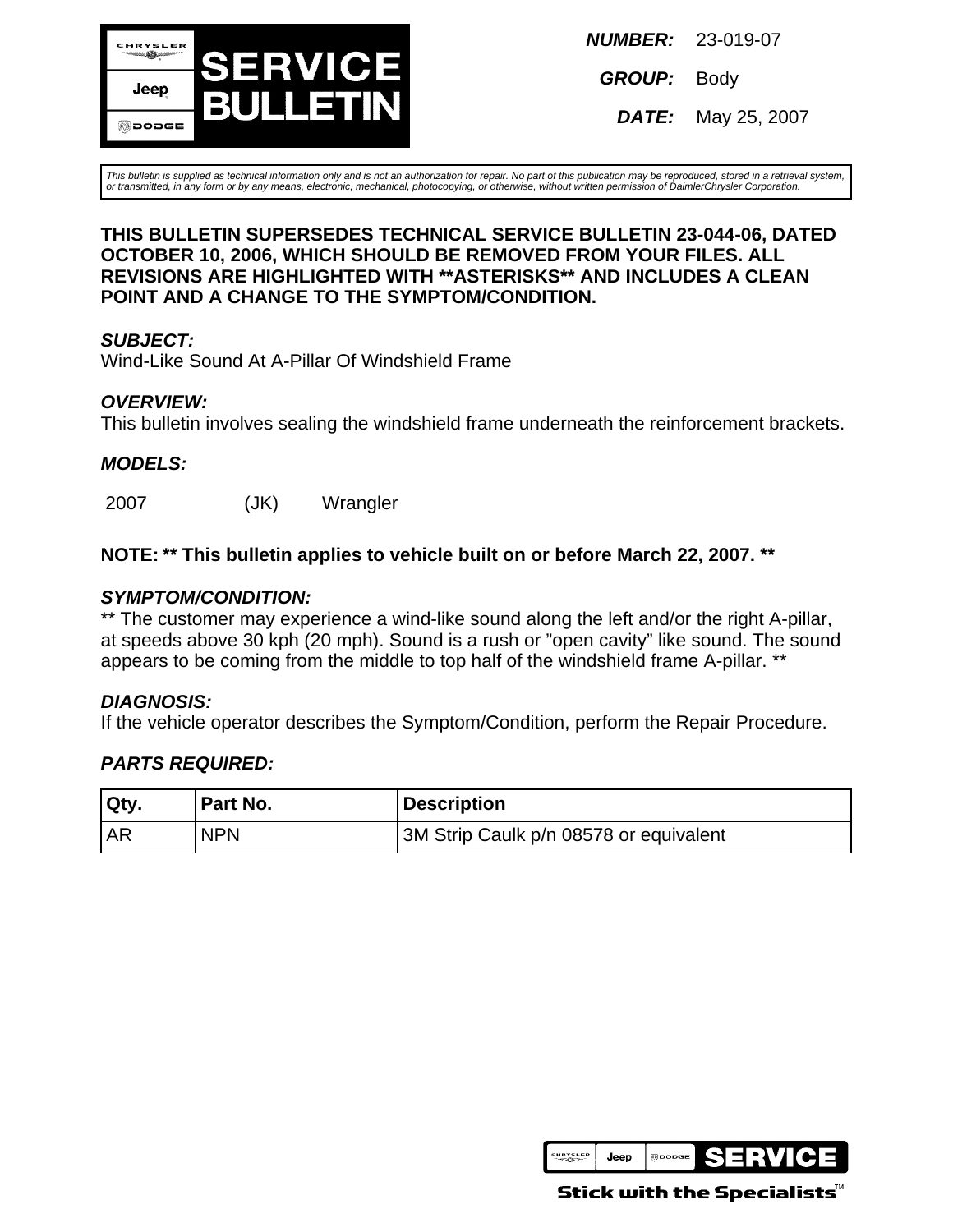## **REPAIR PROCEDURE:**

<span id="page-1-0"></span>1. Remove windshield frame reinforcement bracket on A-pillar with wind-like sound [\(Fig.](#page-1-0) [1](#page-1-0)).



**Fig. 1 WINDSHIELD FRAME REINFORCEMENT BRACKET**

1 - WINDSHIELD FRAME REINFORCEMENT BRACKET